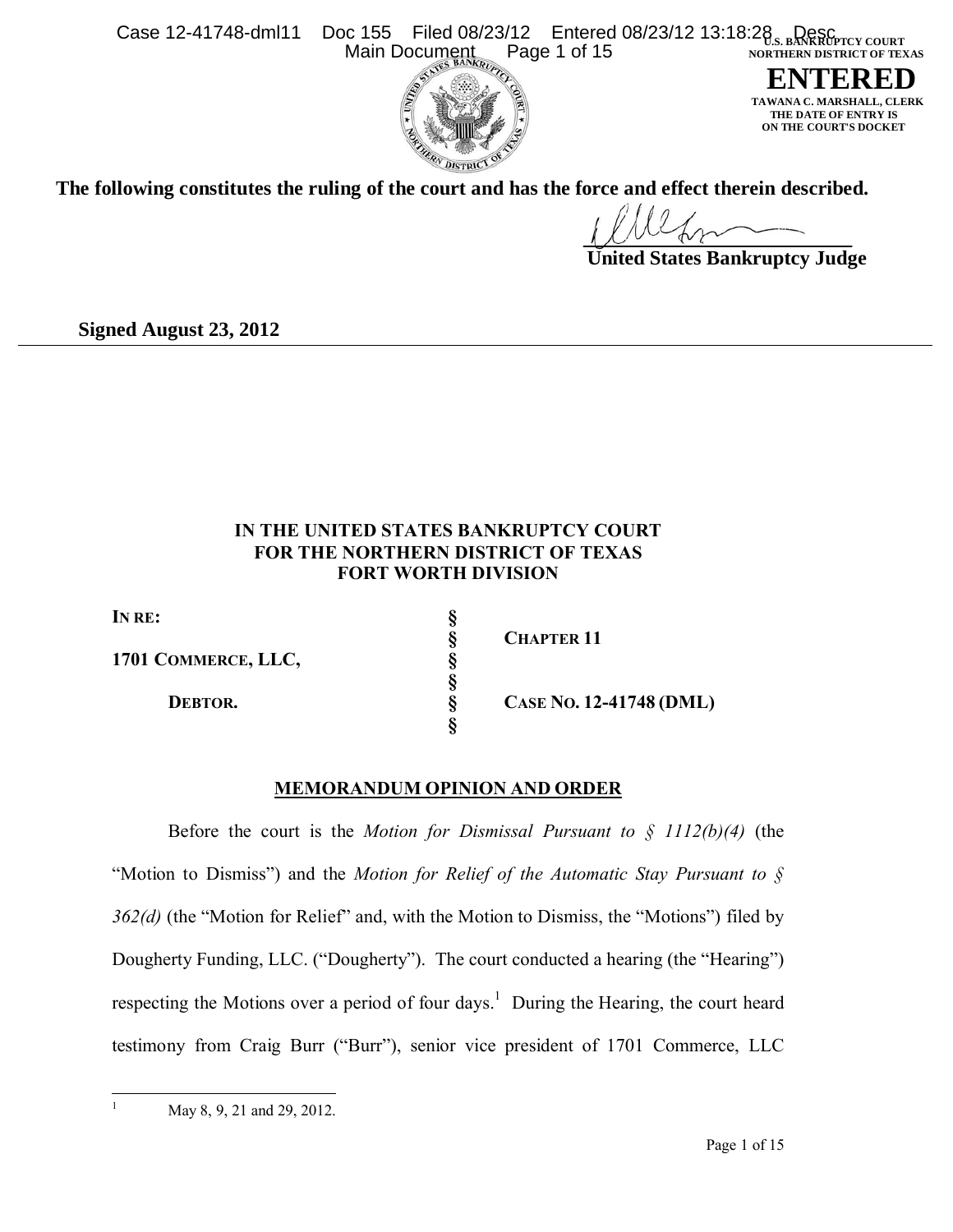("Debtor"), and John Lewis Greisen ("Greisen"), senior vice president of Dougherty. The court also received into evidence exhibits identified as necessary below.

This matter is subject to the court's core jurisdiction. 28 U.S.C. §§ 1334;  $157(b)(2)(A)$  and  $(G)$ . This memorandum opinion constitutes the court's findings of fact and conclusions of law. FED. R. BANKR. P. 7052; 9014.

### **I. Background**

In [2](#page-1-0)007, Dougherty agreed to make a \$39.6 million<sup>2</sup> loan (the "Senior Loan") to non-party Presidio Hotel Forth Worth, L.P. ("Borrower") to purchase and rehabilitate the property at 1701 Commerce Street, Fort Worth, Texas 76102, commonly known as the Sheraton Fort Worth Hotel and Spa (the "Property"). The Senior Loan was secured by a first mortgage on the Property. The balance now due on the Senior Loan is approximately \$44.5 million. *See* Ex. 2;<sup>[3](#page-1-1)</sup> Transcript ("TR"), May 21, 2012 at 43 (Testimony ("TM") of Greisen).

After entering into the Senior Loan, Borrower needed further funds to complete refurbishing of the Property and so entered into an additional loan (the "Junior Loan") with Vestin Originations, Inc. ("Vestin"), Debtor's affiliate, for approximately \$10 million in subordinated financing. *See* Ex. 11. Vestin took a second lien on the Property to secure the Junior Loan and assigned the Junior Loan and related security documents to three of its affiliates<sup>[4](#page-1-2)</sup> (the "Vestin Affiliates"), in early May 2008.<sup>[5](#page-1-3)</sup> See Ex. 12.

<span id="page-1-3"></span><span id="page-1-0"></span> $\overline{c}$ There is some conflict in the record regarding whether the principal owed on the Senior Loan is \$38.975 million or \$39.6 million. Regardless of which figure is correct, the court's ruling on the present motion would be the same.

<span id="page-1-1"></span><sup>&</sup>lt;sup>3</sup> Numbered exhibits, unless otherwise identified, are exhibits submitted by Dougherty. Exhibits identified by letter are exhibits submitted by Debtor. Exhibits which were attached to Dougherty's Motions are identified as such, and by letter.

<span id="page-1-2"></span><sup>4</sup> Vestin Realty Mortgage I, Inc., Vestin Realty Mortgage II, Inc. and Vestin Fund III, LLC.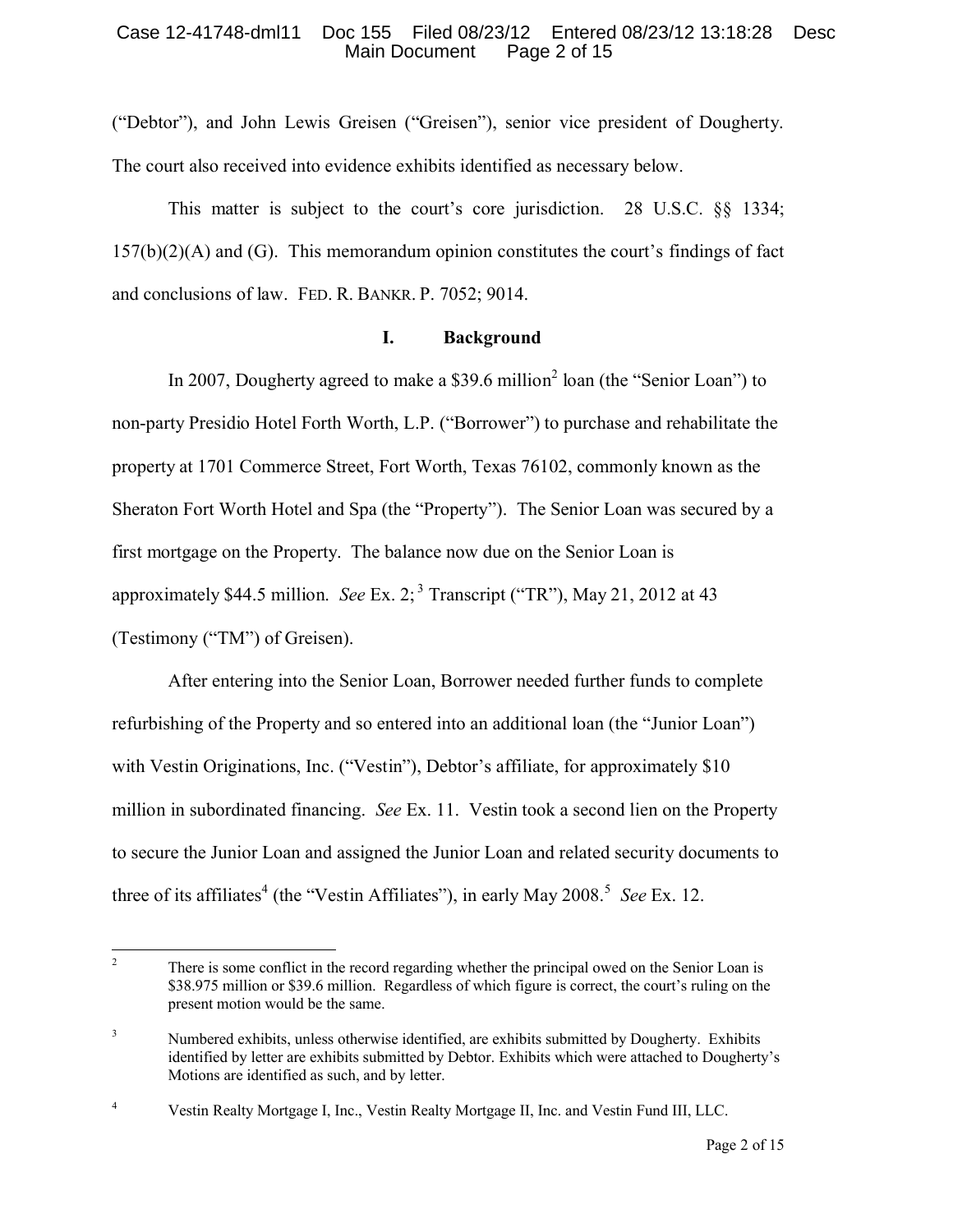The Property has also received financial support and a commitment to Borrower for future financial support in the form of a twenty year tax agreement with the City of Fort Worth (the "City").<sup>[6](#page-2-0)</sup> See Ex. 26 (the "Tax Incentive Agreement"). Since 2011, the Property has been operated by Richfield Hospitality, Inc. ("Richfield"), a professional hotel management company. Richfield operates the Property pursuant to a contract between it and Borrower. *See* Ex. X to Dougherty's Motions.

When Borrower obtained the Junior Loan in May 2008, Dougherty and Vestin<sup>[7](#page-2-1)</sup> entered into a Subordination and Intercreditor Agreement (the "Intercreditor Agreement"), which established the rights of the respective secured creditors in the Property, including the circumstances under which each might foreclose. *See* Ex. 1.

During 2011, Borrower reported to Dougherty and the Vestin Affiliates that it would have difficulty meeting its debt obligations. Debtor, a wholly-owned subsidiary of Vestin, was created as a special purpose vehicle to take the place of the Vestin Affiliates respecting the Property, thus limiting the potential exposure of other assets of the Vestin Affiliates in the future. *See* TR, May 8, 2012 at 69-70 (TM of Burr). On or about November 30, 2011, the Vestin Affiliates purported to assign their interests pertaining to the Junior Loan to Debtor, pursuant to an assignment of deed of trust. *See* Ex. 14.

 $\overline{a}$ 

<sup>&</sup>lt;sup>5</sup> Vestin assigned its deed of trust for the Property to the Vestin Affiliates on May 6, 2008.

<span id="page-2-0"></span><sup>&</sup>lt;sup>6</sup> Under the Tax Incentive Agreement, the City makes annual grant payments to Developer (as defined within the Tax Incentive Agreement), calculated based on multiple factors, including the hotel occupancy tax revenue produced by Developer in the prior year, local spending, local jobs, and other factors. Tax Incentive Agreement § 6.

<span id="page-2-1"></span><sup>7</sup> It is not clear whether the Vestin Affiliates participated in this transaction, or in the Intercreditor Agreement, but the parties do not dispute that the Vestin Affiliates are bound by the Intercreditor Agreement.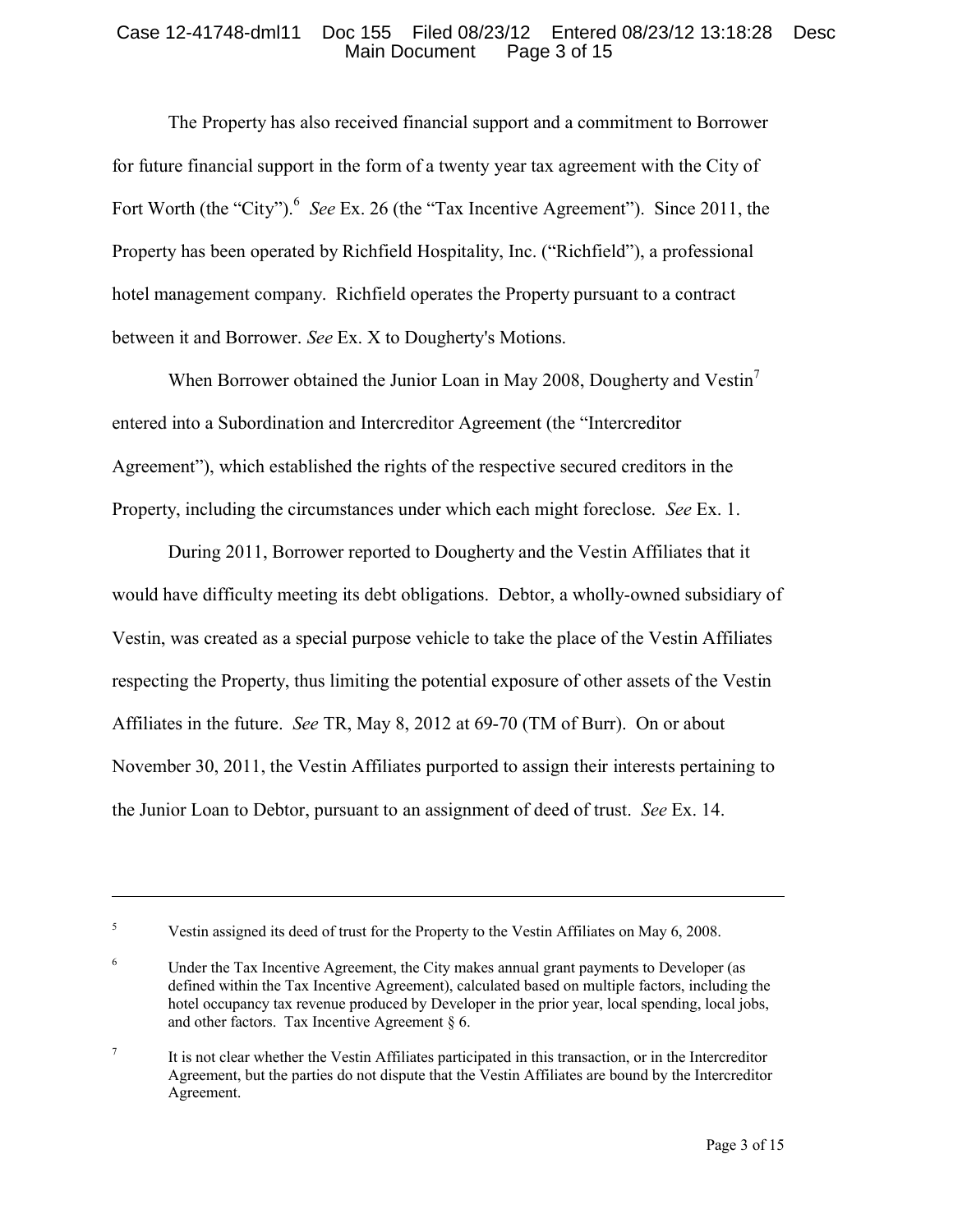Dougherty asserts that this assignment violates sections 25 and 30(i) of the Intercreditor Agreement.<sup>[8](#page-3-0)</sup>

In December 2011, Borrower defaulted on both the Senior Loan and Junior Loan. On December 19, 2011, Dougherty sent Borrower a letter notifying it of defaults. *See* Ex. 15. On January 4, 2012, Debtor, as successor in interest to the Vestin Affiliates, also sent Borrower a letter notifying it of defaults. *See* Ex. M to Dougherty's Motions. On January 17, 2012, Debtor posted the Property for a February 7, 2012 foreclosure sale. *See* Ex. N to Dougherty's Motions.

This foreclosure sale never occurred. On February 3, 2012, Dougherty and Borrower filed suit in the 141st Judicial District Court of Tarrant County, Texas, <sup>[9](#page-3-1)</sup> in which they unsuccessfully sought to restrain Debtor from foreclosing on the Property. On February 7, 2012, the day scheduled for the foreclosure, Borrower transferred title to the Property to Debtor via a deed-in-lieu of foreclosure (the "Deed-in-Lieu Agreement"). *See* Ex. 17. In exchange for executing the Deed-In-Lieu Agreement, Borrower, and, in their capacity as guarantors of the Junior Loan, Borrower's principals, received a complete release from Debtor of all claims and obligations arising from the Junior Loan, conditioned only on the Deed-In-Lieu Agreement not being subsequently overturned by judicial decision*. Id*. § 3.

<span id="page-3-0"></span> $\overline{a}$ 8 Section 25 provides: "Subordinated Lender [Vestin on the date of execution, but later the Vestin Affiliates, by assignment] represents and warrants to Senior Lender that . . . it has not made or permitted any assignment or transfer, as security or otherwise, of the [Junior Loan], of any instrument evidencing the [Junior Loan], or of any of its collateral, and it shall not do so long as this Agreement remains in effect …." *See* Ex. 1. Section 30(i) states: "Subordinated Lender shall not assign or transfer all or any portion of its rights or responsibilities under this Agreement, including any instrument relating to the Subordinated Loan, the Property or any other property securing the Subordinated Loan." *Id*.

<span id="page-3-1"></span><sup>9</sup> Cause No. 141-257733-12.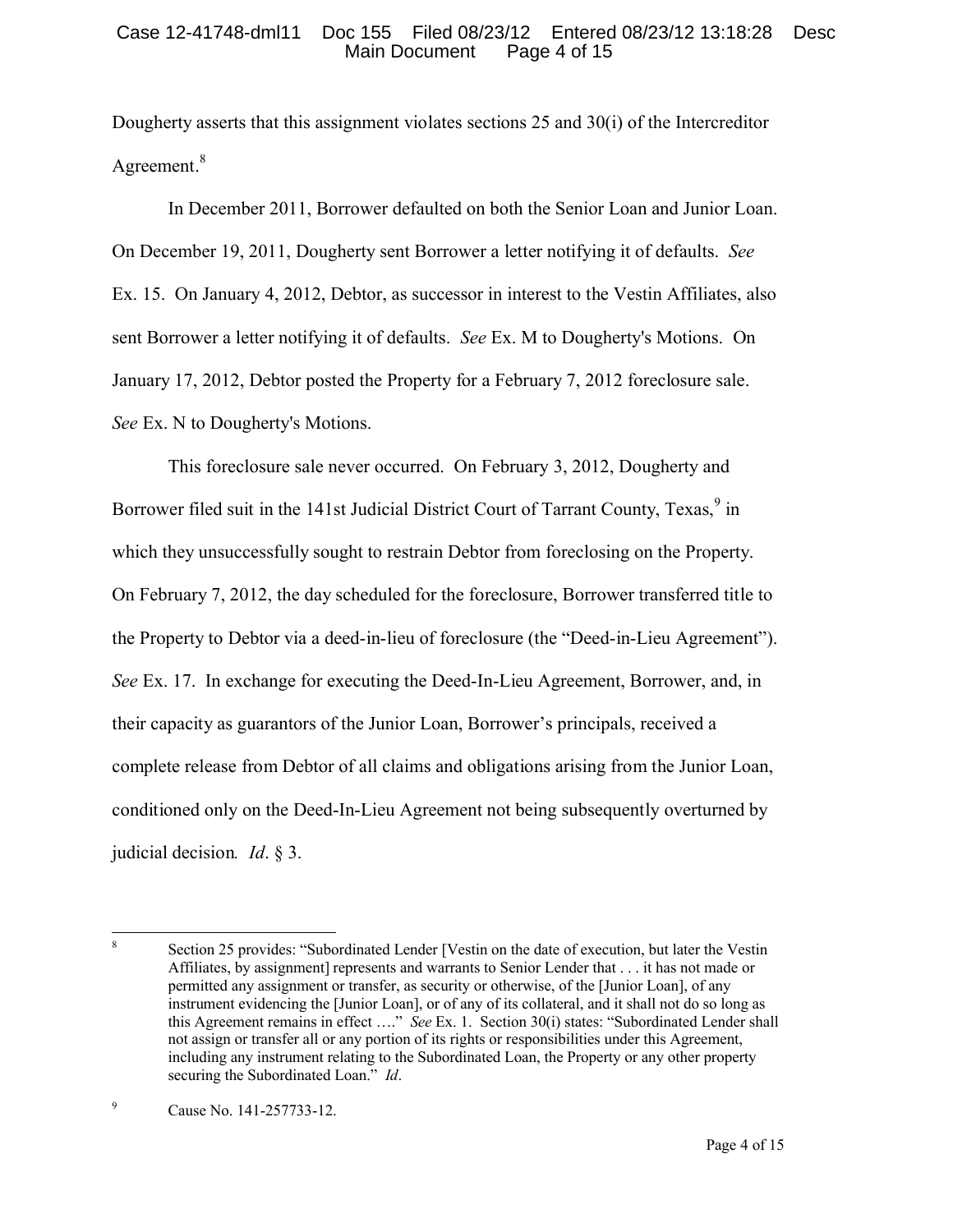Dougherty then posted the Property for a March foreclosure. *See* Exs. 19-20. Dougherty allegedly did so before February 10, 2012, the day it learned about Borrower's transfer of the Property to Debtor. *See* Ex. 18.

The parties raised a dispute over the terms of Intercreditor Agreement in state court when Debtor obtained a temporary restraining order (the "TRO") prohibiting Dougherty from foreclosing on the Property. *See* Ex. R to Dougherty's Motions. Vestin and Debtor assert that the Intercreditor Agreement prohibited Dougherty from interfering with Debtor's acquisition of the Property by the Deed-in-Lieu Agreement. Dougherty asserts that the Intercreditor Agreement prohibited Debtor from acquiring the Property through the Deed-in-Lieu Agreement.<sup>[10](#page-4-0)</sup>

On March 26, 2012—the evening immediately prior to the evidentiary hearing respecting dissolution or continuation of the restraints provided by the TRO—Debtor filed for relief under chapter [11](#page-4-1) of the Bankruptcy Code (the "Code")<sup>11</sup> in this court, thus frustrating Dougherty's plan to proceed in state court and Dougherty's planned foreclosure of the Property.

Following Debtor's commencement of this chapter 11 case, Debtor filed a plan of reorganization and accompanying disclosure statement. Debtor was not a party to the agreements between Borrower and, *inter alia*, the City, Borrower's franchisor (Sheraton), and Richfield, but Debtor has taken steps to assume Borrower's position vis-à-vis those

<span id="page-4-0"></span> $10<sup>10</sup>$ The language of the Intercreditor Agreement appears to support Dougherty's interpretation, but as discussed below, the court need not at this juncture become an alternative venue for a state law dispute between the creditors in this case.

<span id="page-4-1"></span><sup>11</sup> 11 U.S.C. §§ 101 *et seq.*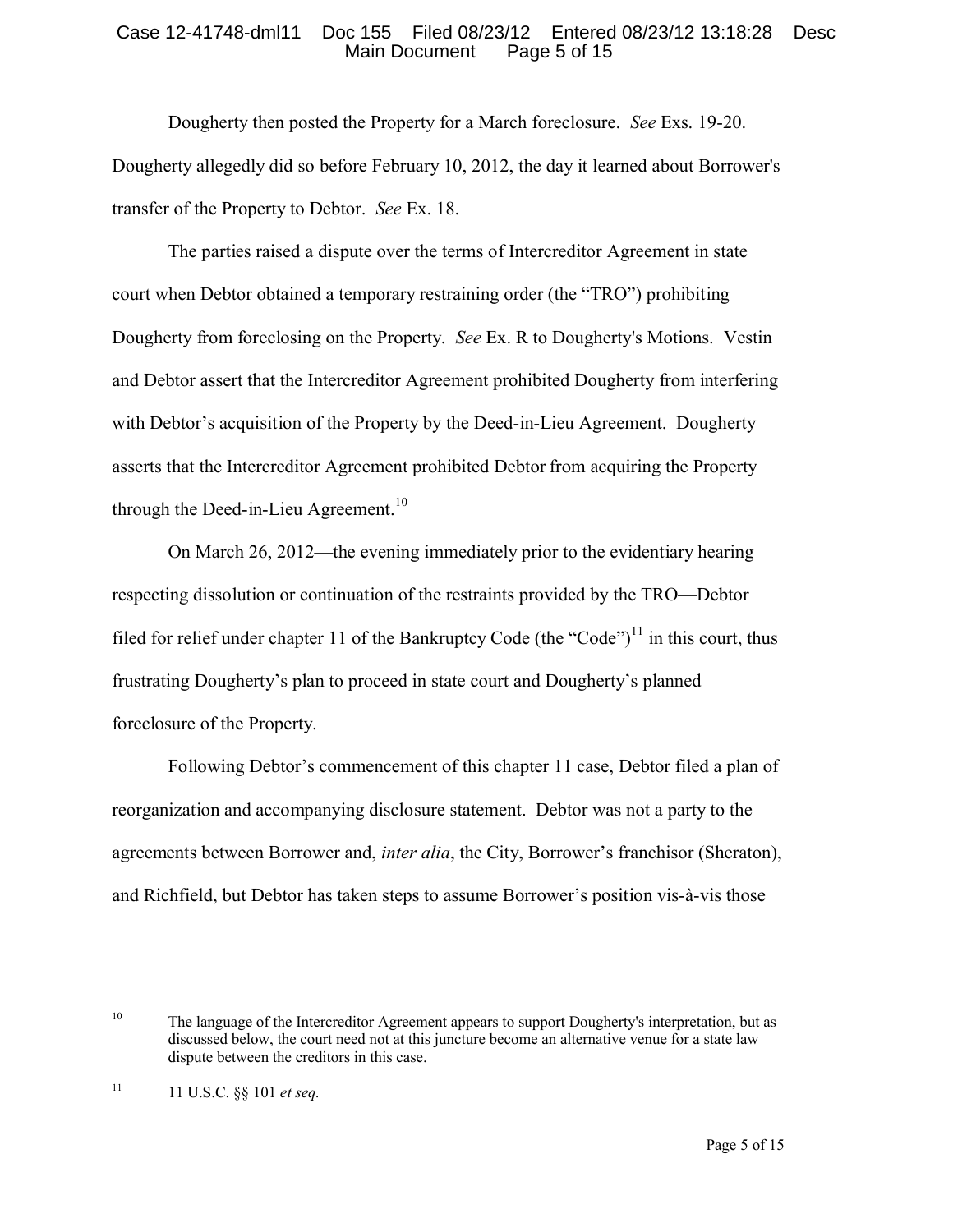entities. The hearing on Debtor's disclosure statement is presently set for August 24, 2012.[12](#page-5-0)

## **II. Discussion**

Dougherty argues that Debtor filed this bankruptcy in bad faith, and thus (1) Dougherty should be granted relief from the automatic stay of Code  $\S 362(a)$  pursuant to  $\S$  362(d), or (2) the case should be dismissed pursuant to Code  $\S$  1112(b).

Subsection (d) of section 362 provides that "[o]n request of a party in interest and after notice and a hearing, the court shall grant relief from the stay provided under subsection (a)  $\dots$  (1) for cause, including the lack of adequate protection of an interest in property of such party in interest[, or ] (2) with respect to a stay of an act against property under subsection (a) of this section, if— $(A)$  the debtor does not have an equity in such property; and  $(B)$  such property is not necessary to an effective reorganization  $\dots$ ."

Section 1112(b)(1) provides that "the court shall convert a case under this chapter to a case under chapter 7 or dismiss a case under this chapter, whichever is in the best interests of creditors and the estate, for cause" if one or more of the nonexclusive conditions listed in section  $1112(b)(4)$  are met.<sup>[13](#page-5-1)</sup>

- **(B)** gross mismanagement of the estate;
- **(C)** failure to maintain appropriate insurance that poses a risk to the estate or to the public;
- **(D)** unauthorized use of cash collateral substantially harmful to 1 or more creditors;
- **(E)** failure to comply with an order of the court;

<span id="page-5-2"></span><span id="page-5-0"></span> $12 \,$ Debtor also intends to seek an extension of the exclusivity periods specified in Code  $\S 1121$ .

<span id="page-5-1"></span><sup>13</sup> These conditions include:

<sup>&</sup>quot;**(A)** substantial or continuing loss to or diminution of the estate and the absence of a reasonable likelihood of rehabilitation;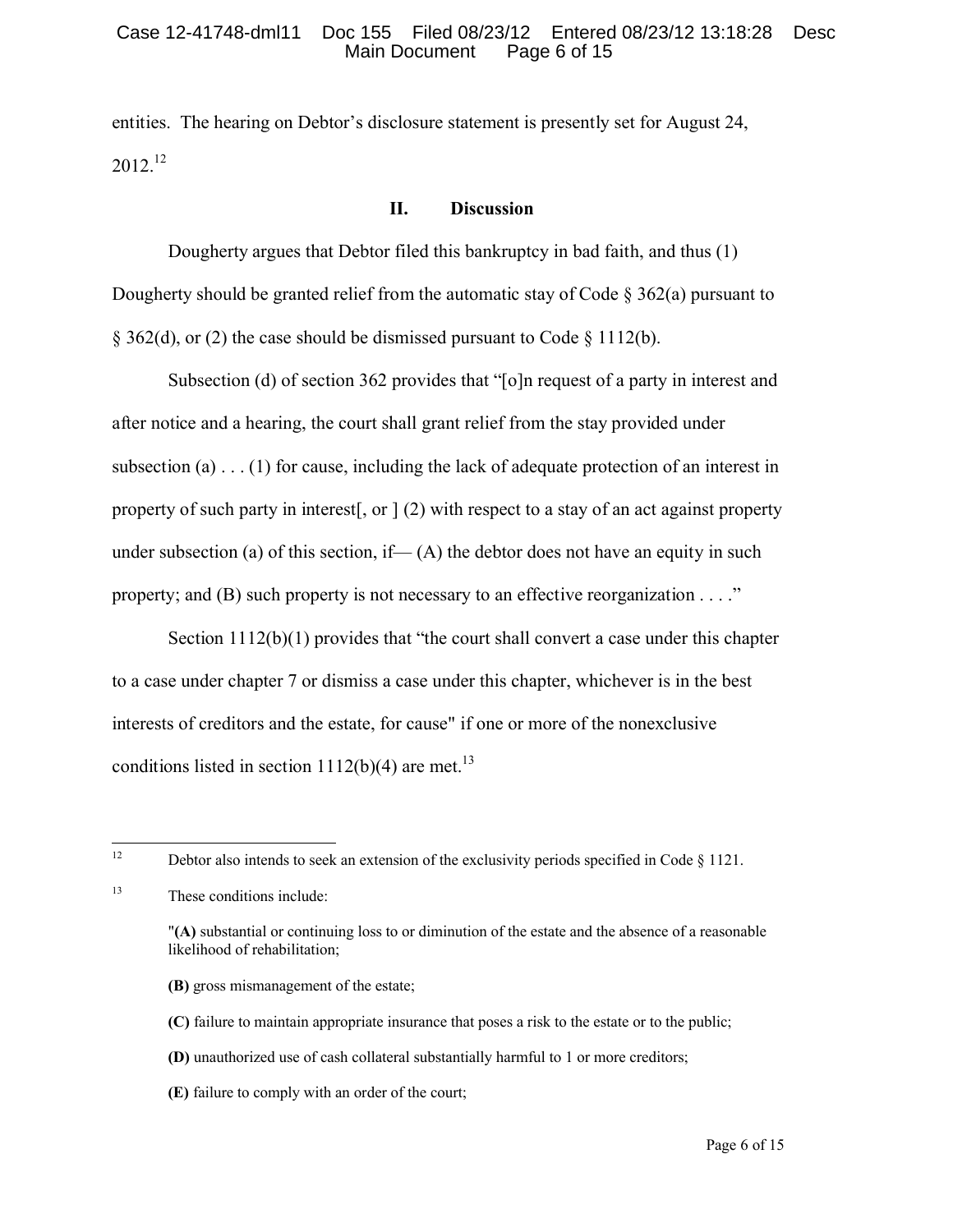# **A. Relief Under § 362(d)(2) Relating to Real Property**

Section 362(d)(2) provides for relief from the automatic stay with respect to property where the debtor has no equity in the property and where the property is not necessary for an effective reorganization. Although the parties have obtained differing appraisals of the Property,  $14$  there is no dispute that the current value of the Property is in excess of Dougherty's secured claims. There is, however, a question as to whether the value of the Property exceeds the combined amount of the Senior Loan and the Junior Loan. Because Vestin Entities transferred the Junior Loan to Debtor, the Junior Loan

**(F)** unexcused failure to satisfy timely any filing or reporting requirement established by this title or by any rule applicable to a case under this chapter;

**(G)** failure to attend the meeting of creditors convened unde[r section 341\(a\)](http://web2.westlaw.com/find/default.wl?mt=Westlaw&db=1000546&docname=11USCAS341&rp=%2ffind%2fdefault.wl&findtype=L&ordoc=1825538&tc=-1&vr=2.0&fn=_top&sv=Split&tf=-1&referencepositiontype=T&pbc=DA419AFD&referenceposition=SP%3b8b3b0000958a4&rs=WLW12.07) or an examination ordered under [rule 2004 of the Federal Rules of Bankruptcy Procedure](http://web2.westlaw.com/find/default.wl?mt=Westlaw&db=1000611&docname=USFRBPR2004&rp=%2ffind%2fdefault.wl&findtype=L&ordoc=1825538&tc=-1&vr=2.0&fn=_top&sv=Split&tf=-1&pbc=DA419AFD&rs=WLW12.07) without good cause shown by the debtor;

**(H)** failure timely to provide information or attend meetings reasonably requested by the United States trustee (or the bankruptcy administrator, if any);

**(I)** failure timely to pay taxes owed after the date of the order for relief or to file tax returns due after the date of the order for relief;

**(J)** failure to file a disclosure statement, or to file or confirm a plan, within the time fixed by this title or by order of the court;

**(K)** failure to pay any fees or charges required under chapter 123 of title 28;

**(L)** revocation of an order of confirmation under [section 1144;](http://web2.westlaw.com/find/default.wl?mt=Westlaw&db=1000546&docname=11USCAS1144&rp=%2ffind%2fdefault.wl&findtype=L&ordoc=1825538&tc=-1&vr=2.0&fn=_top&sv=Split&tf=-1&pbc=DA419AFD&rs=WLW12.07)

**(M)** inability to effectuate substantial consummation of a confirmed plan;

**(N)** material default by the debtor with respect to a confirmed plan;

**(O)** termination of a confirmed plan by reason of the occurrence of a condition specified in the plan; and

**(P)** failure of the debtor to pay any domestic support obligation that first becomes payable after the date of the filing of the petition."

Code  $§$  1121(b)(4).

 $\overline{a}$ 

<span id="page-6-0"></span><sup>14</sup> Dougherty obtained an appraisal of the Property reflecting a value of \$65.6 million as of September 1, 2011 (the "September Appraisal"). However, an appraisal obtained by Vestin in March 2012 (the "March Appraisal") indicated that the value of the Property as of March 27, 2012 was \$55 million.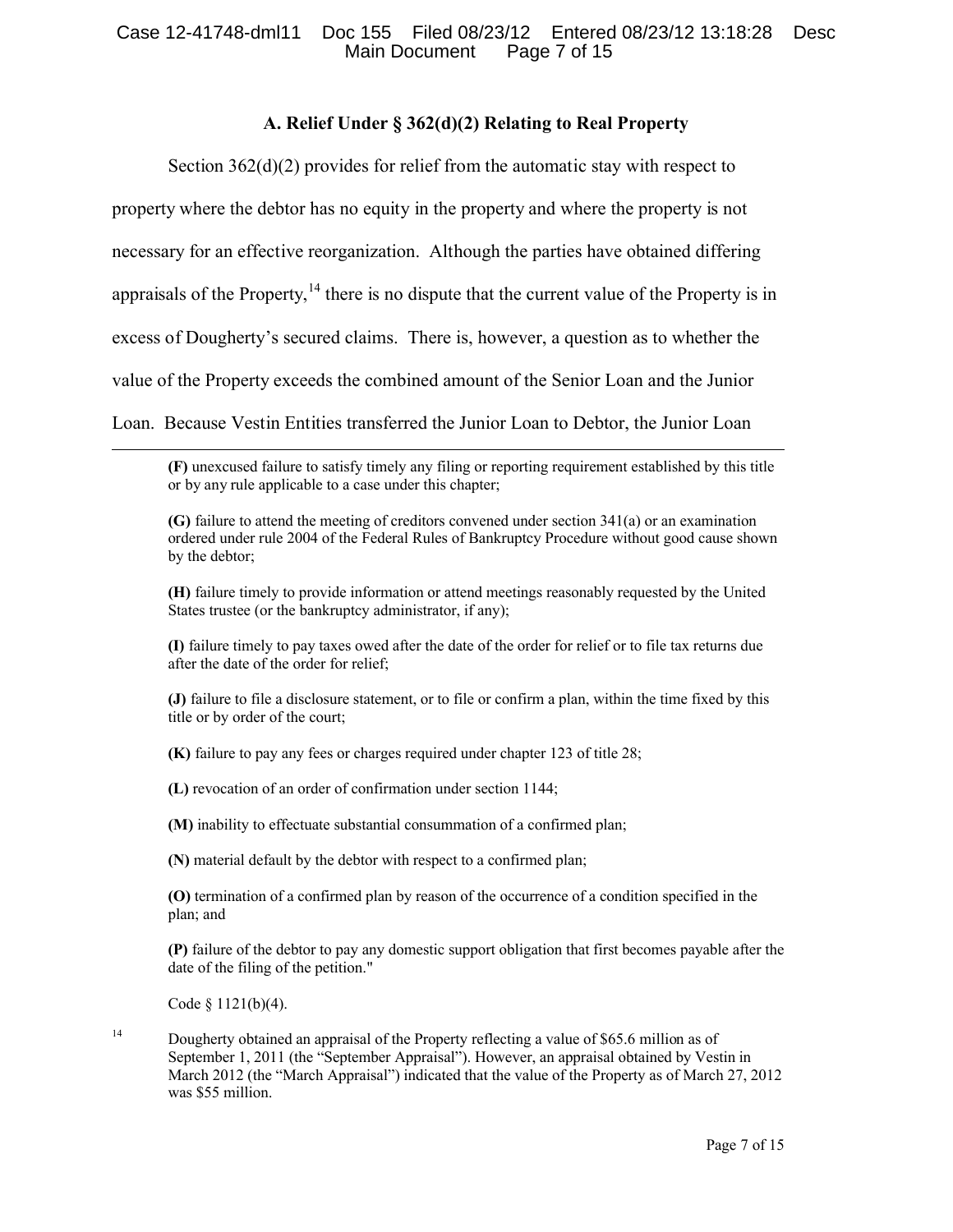was extinguished through merger with the ownership upon transfer of the Property to Debtor by the terms of the Deed-In-Lieu Agreement. As such, because there is equity in the Property beyond the debt to Dougherty, and alternatively because it is essential to Debtor's reorganization, relief from the automatic stay is not appropriate under section  $362(d)(2)$ <sup>[15](#page-7-0)</sup>

# **B. Cause for Relief Under § 362(d)(1) and for Dismissal Under § 1112(b)**

Dougherty argues Debtor commenced this Chapter 11 case in bad faith, and therefore that cause exists to either grant relief from the automatic stay or dismiss the case. While the Code does not expressly list filing in bad faith as cause for relief or dismissal,<sup>[16](#page-7-1)</sup> the Code's definition of "cause" is not exhaustive, and courts in this and other circuits have long recognized that bad faith constitutes "cause" for purposes of dismissal under section 1112(b) or relief from stay under section 362(d)(1). *Humble Place Joint Venture v. Fory (In re Humble Place Joint Venture)*, 936 F.2d 814, 816-17 (5th Cir. 1991); *Little Creek Dev. Co. v. Commonwealth Mortg. Co. (In re Little Creek Dev. Co.)*, 779 F.2d 1068, 1071-72 (5th Cir. 1986); *Trident Assocs. Ltd. P'ship v. Metro. Life Ins. Co. (In re Trident Assocs. Ltd. P'ship)*, 52 F.3d 127, 130-31 (6th Cir. 1995).<sup>[17](#page-7-2)</sup>

<span id="page-7-0"></span> $15\,$ <sup>15</sup> Dougherty's equity cushion is also sufficient at this time to adequately protect Dougherty. *See, e.g.*, *In re Kleibrink*, 346 B.R. 734, 760 (Bankr. N.D. Tex. 2006) ("For purposes of determining whether a secured creditor's interest is adequately protected, courts must analyze the property's equity cushion, which is the value of the property after deducting the claim of the creditor seeking relief from the stay and all senior liens.").

<span id="page-7-1"></span><sup>&</sup>lt;sup>16</sup> *See supra* not[e 13](#page-5-2) and accompanying text.

<span id="page-7-2"></span><sup>17</sup> Debtor cites *In re 1020 Warburton Ave. Realty Corp.*, 127 B.R. 333, 335 (Bankr. S.D.N.Y. 1991) for the proposition that bad faith requires subjective bad faith. Whatever the merits of this argument in the Southern District of New York, it is not the law of this Circuit. In *Humble Place*, 936 F.2d at 817, the Fifth Circuit affirmed a dismissal for bad faith after observing that the bankruptcy court did not make a finding of subjective bad faith. *Accord Marsch v. Marsch (In re Marsch)*, 36 F.3d 825, 828 (9th Cir. 1994) (holding that subjective intent is not determinative of good faith filing).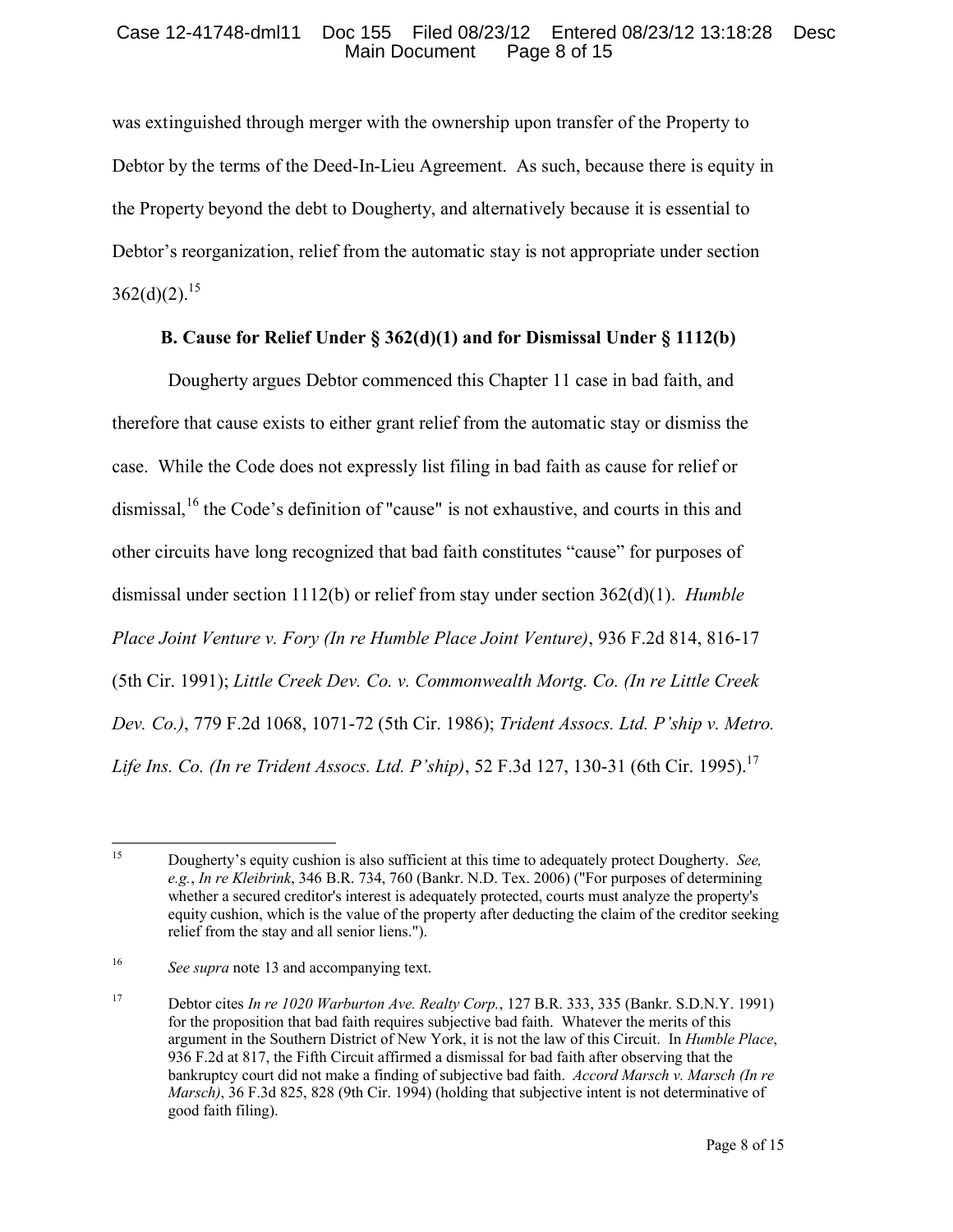Courts have identified a number of factors indicative of a bad faith filing, including:

(1) the debtor has one asset, such as either undeveloped or developed real

property, encumbered by secured creditors' liens,

- (2) debtor has engaged in improper pre-petition conduct,
- (3) the debtor's property has been posted for foreclosure, and the debtor has tried unsuccessfully to prevent this foreclosure in state court,
- (4) the filing of bankruptcy enabled the debtor to evade court orders,
- (5) the debtor employs few or zero employees other than its principals,
- (6) there is little or no cash flow or source of income to sustain a reorganization, and
- (7) there are few if any unsecured creditors and their claims are relatively small.

*Little Creek*, 779 F.2d at 1072-73; *Trident*, 52 F.3d at 131.[18](#page-8-0)

Many of these factors are present here. Debtor holds a single asset; the Property. Debtor does not have employees; rather, those individuals employed at the Property work for Richfield. *See* TR, May 21, 2012 at 134 (TM of Burr). To the extent that Debtor's existence enables Richfield to employ approximately 160 people, it was Debtor's filing of bankruptcy that jeopardized those jobs. *See* Ex. 54. There appears to have been improper pre-petition conduct on the part of the Vestin Affiliates with regard to the creation of Debtor and observance by Debtor and the Vestin Affiliates of the requirements of the Intercreditor Agreement. The Property had been posted for foreclosure, and Debtor filed bankruptcy on the eve of a hearing at which the TRO

<span id="page-8-0"></span> $18\,$ 

<sup>18</sup> Not all of these factors need to be present for bad faith to exist. *Little Creek*, 779 F.2d at 1072-73.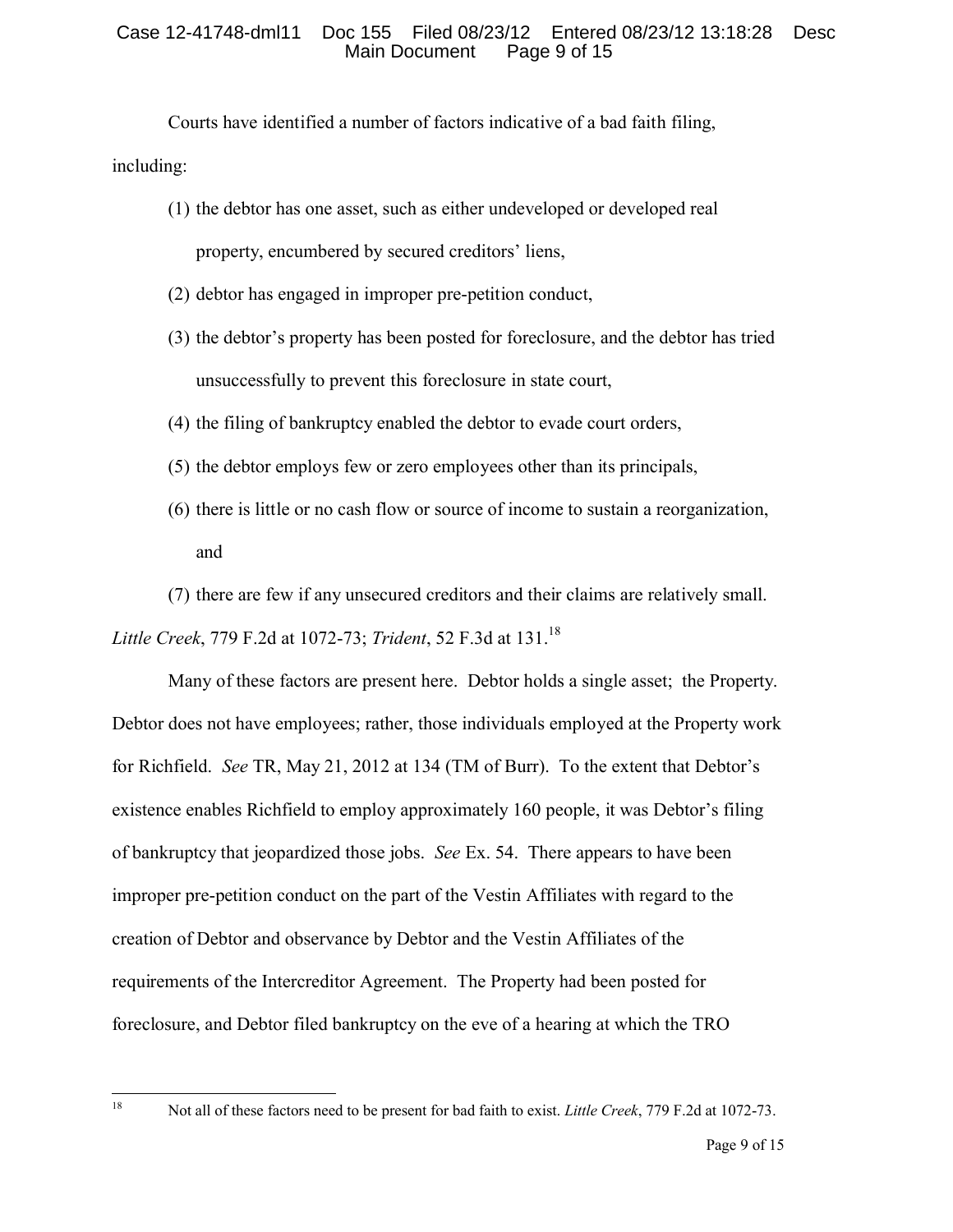barring foreclosure might have been dissolved. The bulk (if not all) of the unsecured claims Debtor has scheduled are in fact debts owed by Richfield.

Furthermore, where, as here, "a one-asset entity has been created or revitalized on the eve of foreclosure to isolate the insolvent property and its creditors," the inference of bad faith is particularly strong. [19](#page-9-0) *Little Creek*, 779 F.2d at 1073; *accord Trident*, 52 F.3d at 131-32. The court infers that the primary purpose of placing the Property in Debtor was to isolate the Property and the problems associated with it from the other assets of Vestin and the Vestin Affiliates. *See In re Thirtieth Place, Inc.*, 30 B.R. 503, 505-06 (B.A.P. 9th Cir. 1983) (finding "persuasive evidence of bad faith" where debtor was "created for the sole purpose of obtaining protection under the automatic stay by filing bankruptcy").

The Fifth Circuit has also made clear that the bankruptcy court should not retain a case to become a venue for the resolution of a state court dispute. *Humble Place*, 936 F.2d at 818 ("These disputes were fully capable of resolution in state court without the delay and expense caused by bankruptcy."); *see also Little Creek*, 779 F.2d at 1074. In the case at bar, this court is asked to resolve what is really a one-on-one dispute between Dougherty and Vestin. Debtor is a special purpose vehicle that is no more than an appendage of Vestin. This case is in fact an inter-lender dispute in which the two lenders are the two principal parties *with actual stakes* in the outcome of the dispute.<sup>[20](#page-9-1)</sup>

<span id="page-9-0"></span><sup>19</sup> <sup>19</sup> Courts refer to this scenario as "new debtor syndrome." *Little Creek*, 779 F.2d at 1073; *Trident*, 52 F.3d at 131-32.

<span id="page-9-1"></span><sup>&</sup>lt;sup>20</sup> Similar inter-lender and two-party disputes have been dismissed for cause because of such bad faith. *E.g.*, *In re 801 S. Wells St. Ltd. P'ship*, 192 B.R. 718 (Bankr. N.D. Ill. 1996) (dismissing for bad faith junior creditors' attempt to use bankruptcy to halt lender's foreclosure action); *N. Cent. Dev. Co. v. Landmark Capital Co. (In re Landmark Capital Co.)*, 27 B.R. 273 (Bankr. D. Ariz. 1983) (dismissing for bad faith where the facts disclose only a two-party dispute).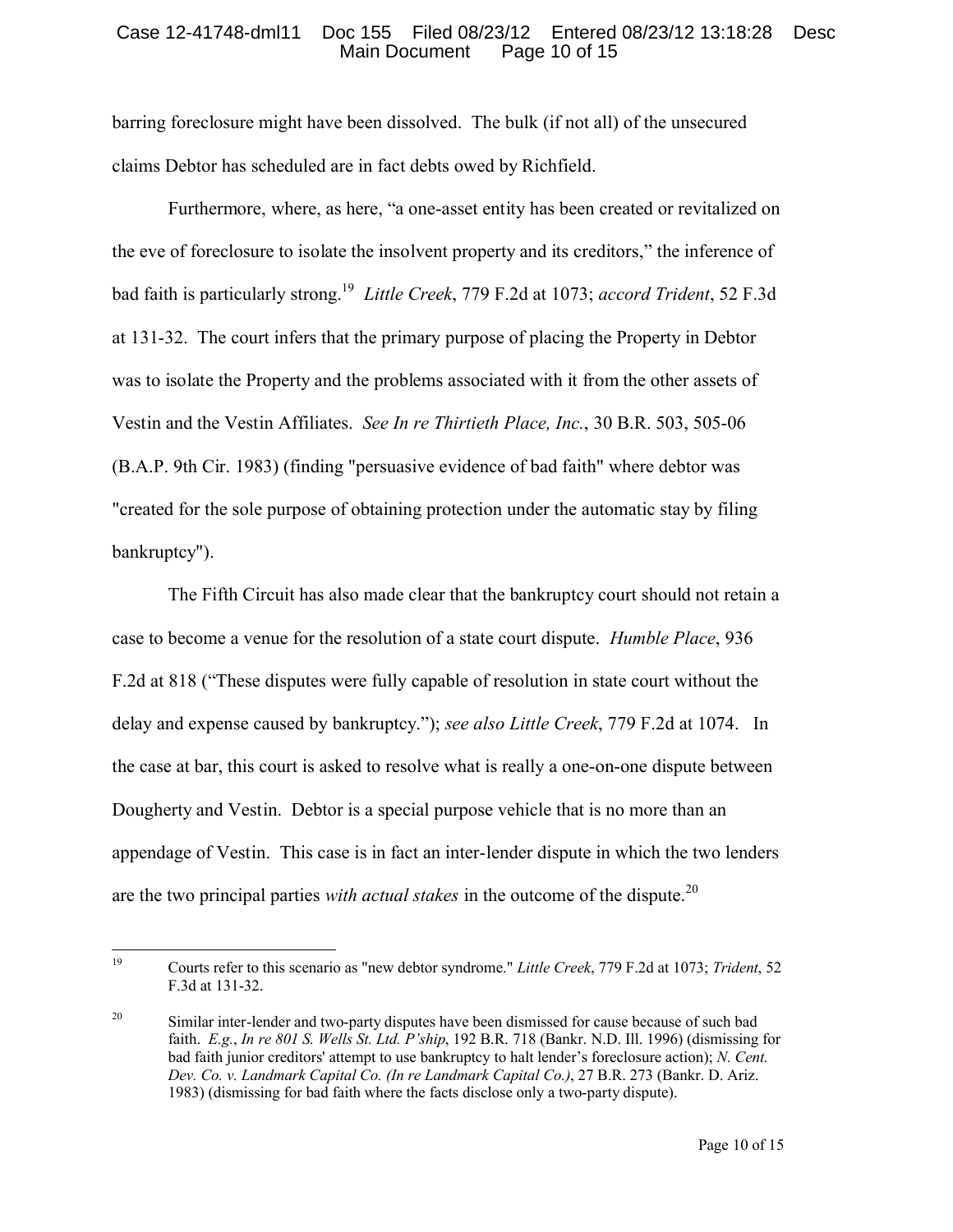For the above reasons, the court concludes that Debtor filed its chapter 11 petition in bad faith. While this would in most cases warrant granting one of the Motions, the court recognizes that in the case before it, the Property has significance for other parties whose interests deserve deference from the court.<sup>[21](#page-10-0)</sup> As with any chapter 11 case, the court must consider the legitimate interests of others in deciding whether to grant either of the Motions. *See In re Mirant Corp.*, 378 F.3d 511, 525 (5th Cir. 2004) (directing the district court to balance a number of interests in the context of rejection under section 365 of the code, including that of the public, other utility companies and consumers) (citing *N.L.R.B. v. Bildisco & Bildisco*, 465 U.S. 513, 527 (1984) (requiring the bankruptcy court to balance the interests of the debtor, the creditors and the employees when determining what constitutes a successful rehabilitation)).

### **C. Continuation of Stay Conditioned to Protect the Public Interest**

Generally, in bankruptcy matters, the public interest is served by preserving value and jobs where possible. In the instant case, the public interest is also represented by the City through the Tax Incentive Agreement. That agreement reflects the City's determination of the importance of the Property to the City's 2006 Comprehensive Plan.<sup>[22](#page-10-1)</sup> The public has a significant interest in the operation of the Property as a first class hotel in accordance with the Tax Incentive Agreement.<sup>[23](#page-10-2)</sup>

<span id="page-10-2"></span><span id="page-10-0"></span> $21$ <sup>21</sup> From the use of the word "origination" in Vestin's corporate name, the court infers that Vestin loaned Borrower funds obtained from investors or other third parties. The court thus also has some concern for those entities in whose service Vestin and its affiliates employed tactics which, though not illegal, were, at best, not wise.

<span id="page-10-1"></span><sup>&</sup>lt;sup>22</sup> The court takes judicial notice of Fort Worth, Tex., Ordinance 16825-02-2006 (Feb. 21, 2006), in which the City adopted a comprehensive plan for the growth and development of the City (the "2006 Comprehensive Plan"). The City intends to update its comprehensive plan annually. *Id.*  After adopting the 2005 Comprehensive Plan, the City's Planning Department, the Zoning Commission, City Plan Commission, and the City Council conducted working sessions and published a draft of the 2006 Comprehensive Plan. *Id.* The Planning Department conducted 27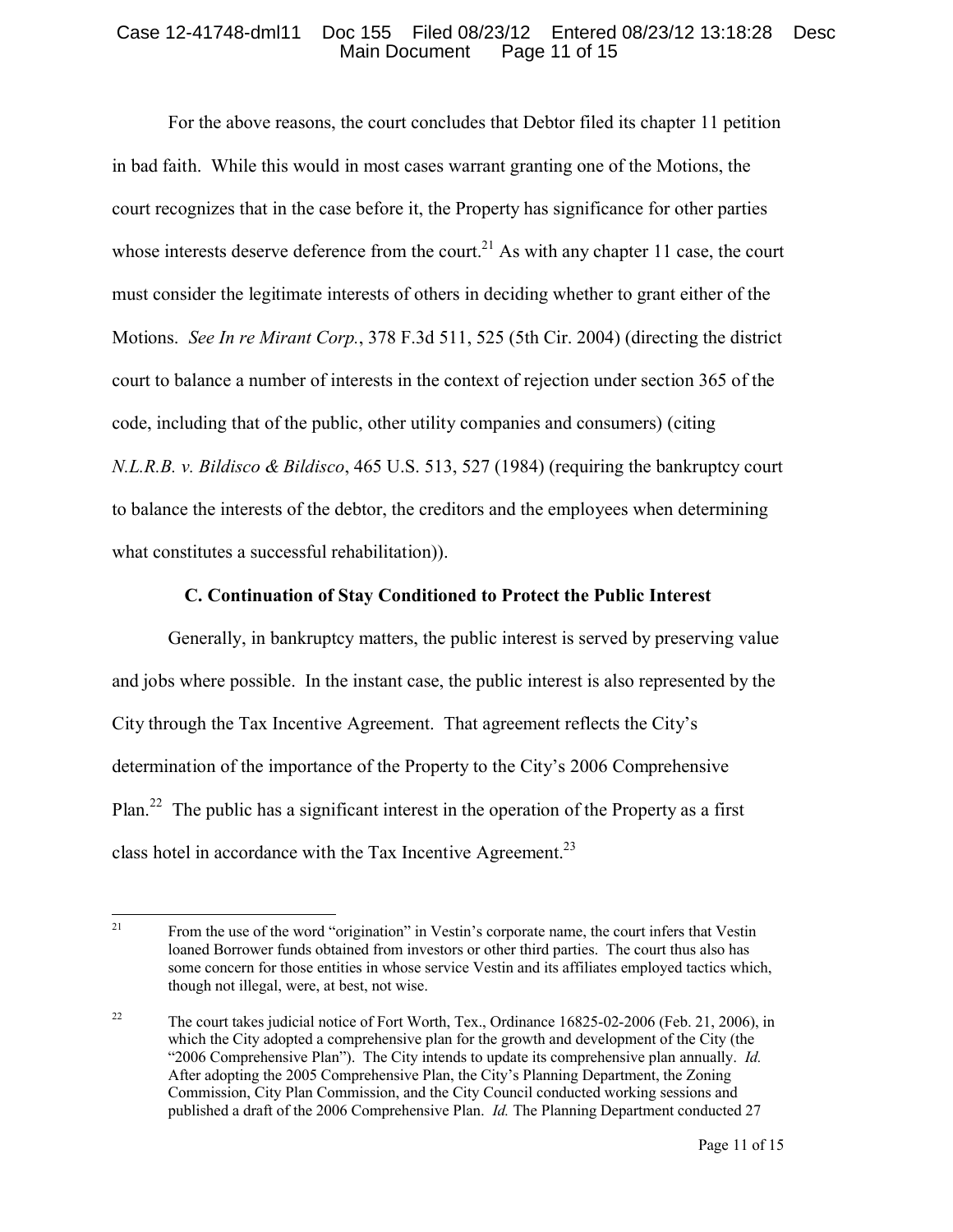Should the court grant the Motion to Dismiss or terminate the automatic stay, the effect would be to return the parties to state court. Based on the record before it, the court anticipates that dismissal of this case or termination of the stay will not end the disputes between the two lenders but simply will end one phase of an ongoing series of litigations. The result for the Property – and by extension the City – will be for it to serve as a fraying rope in a continuing tug of war between Dougherty and Vestin. To expect the Property to maintain, let alone improve, the quality of its operations in those circumstances is unrealistic.

Should, on the other hand, the Property remain in the custody of this court, it may

be insulated from the harm it could suffer as the focus of lawsuits in other forums.

Through its ability to monitor and oversee Debtor's operations, through the protections

offered by the automatic stay<sup>[24](#page-11-0)</sup> and through the ability to appoint, if necessary, a neutral

trustee to manage the Property, the court can protect the Property and ensure its service of the public interest.

Moreover, the court may do this while protecting the legitimate interests of Dougherty (and Vestin). From Dougherty's perspective, any delay in its exercise of its

 $\overline{a}$ 

community meetings to receive comments on the plan. *Id.* The City Plan Commission and the City Council each conducted a public hearing before the City Council adopted the 2006 Comprehensive Plan. *Id.* The court gives the City's findings deference. *See id.*

<sup>23</sup> In 2002, a study was undertaken on behalf of the City that revealed the City had only 47% of the first class hotel rooms it would need to be competitive amongst its peers in attracting convention business to the Fort Worth Convention Center. *See* Tax Incentive Agreement. Consistent with the 2006 Comprehensive Plan, the City's economic development programs are based on a model of custom-designed partnerships with private entities to ensure the growth and diversification of the local economy. *Id.* The City Council found that by entering into the Tax Incentive Agreement, the potential economic benefit that would accrue to the City would be consistent with the City's economic development objectives. *Id.*

<span id="page-11-0"></span><sup>24</sup> The ongoing dispute of the parties has already jeopardized the Property's ability to maintain a "First-Tier Flag." *See* Tax Incentive Agreement, § 2. This is in addition to the issues respecting Richfield's obligation to continue managing the Property.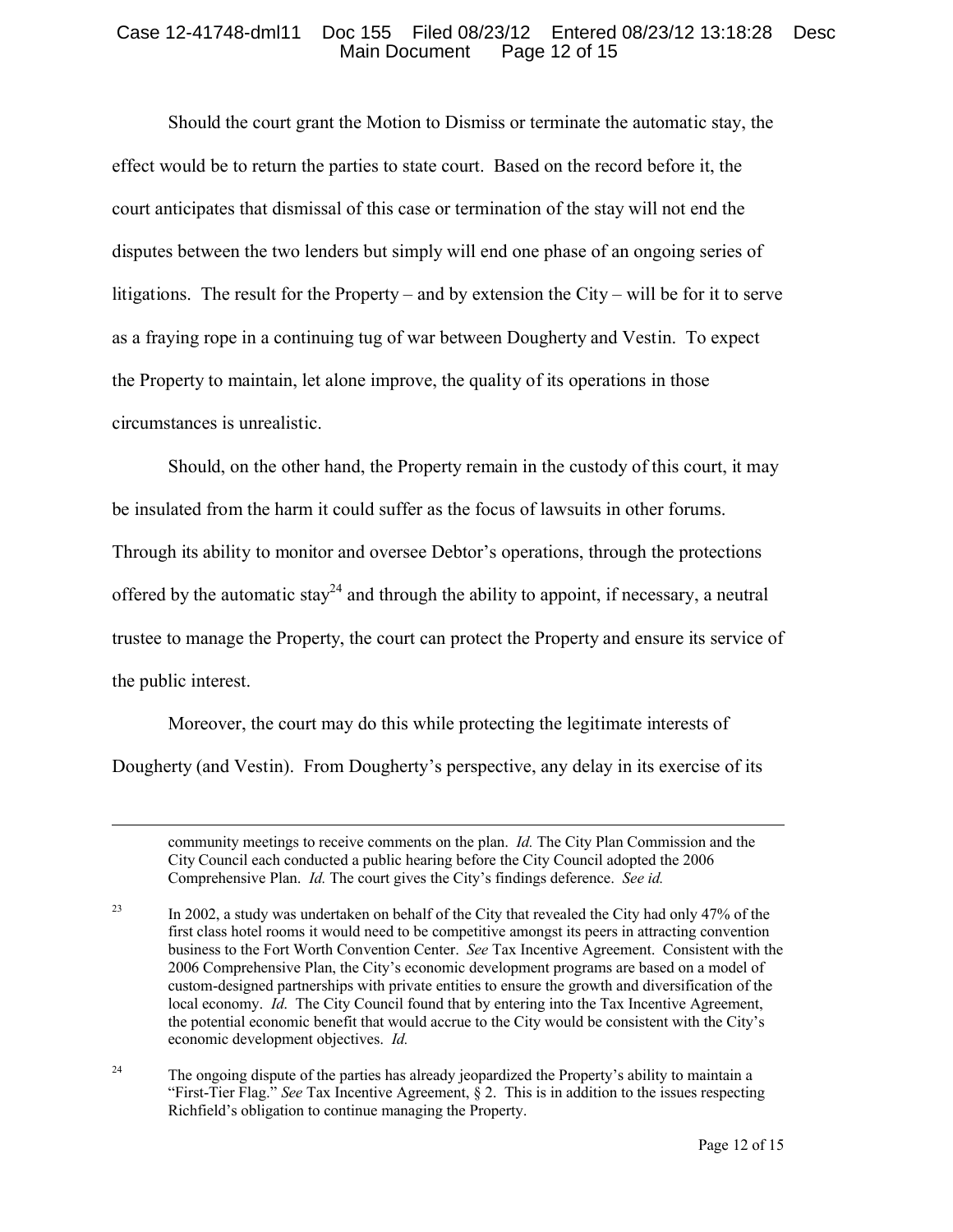remedies admits "the possibility that the security will decline in value over the life of the loan . . . to the point where it is no longer adequate." *In re James Wilson Assocs.*, 965 F. 2d 160, 172 (7th Cir. 1992).

The possibility that the Property will deteriorate in value is very real. Not only may the Dougherty-Vestin dispute lead to deterioration, but Dougherty's oversecured position is subject to the vagaries of the marketplace. The court takes judicial notice of the uncertainties plaguing the national economy – and, of necessity, that of Texas – such as slow growth or even economic meltdown in Europe.

While Dougherty presently benefits from a substantial equity cushion, the difference between the September Appraisal and the March Appraisal supports an inference that the Property has gone down in value, not up. Given future uncertainties, the court is reluctant to allow Debtor the opportunity to restructure the indebtedness against the Property without providing Dougherty with further protection of its position.

In *In re FRE Real Estate, Inc.*, 450 B.R. 619, 628-29 (Bankr. N.D. Tex. 2011), this court conditioned continuation of the automatic stay on posting of a cash or cash equivalent bond with the court to protect the lender in that case. Providing for such a cushion to protect Dougherty is consistent with the broad range of relief section 362(d) of the Code authorizes the court to grant.<sup>[25](#page-12-0)</sup> The court concludes that, while the Motions should not be granted, a similar device is suitable in the present case.

### **III. Order**

Based upon the record of the Hearing and other relevant proceedings in this chapter 11 case, it is

<span id="page-12-0"></span>25 <sup>25</sup> The case at bar is distinguishable from *FRE* because, among other differences, the lender here (Dougherty) is oversecured.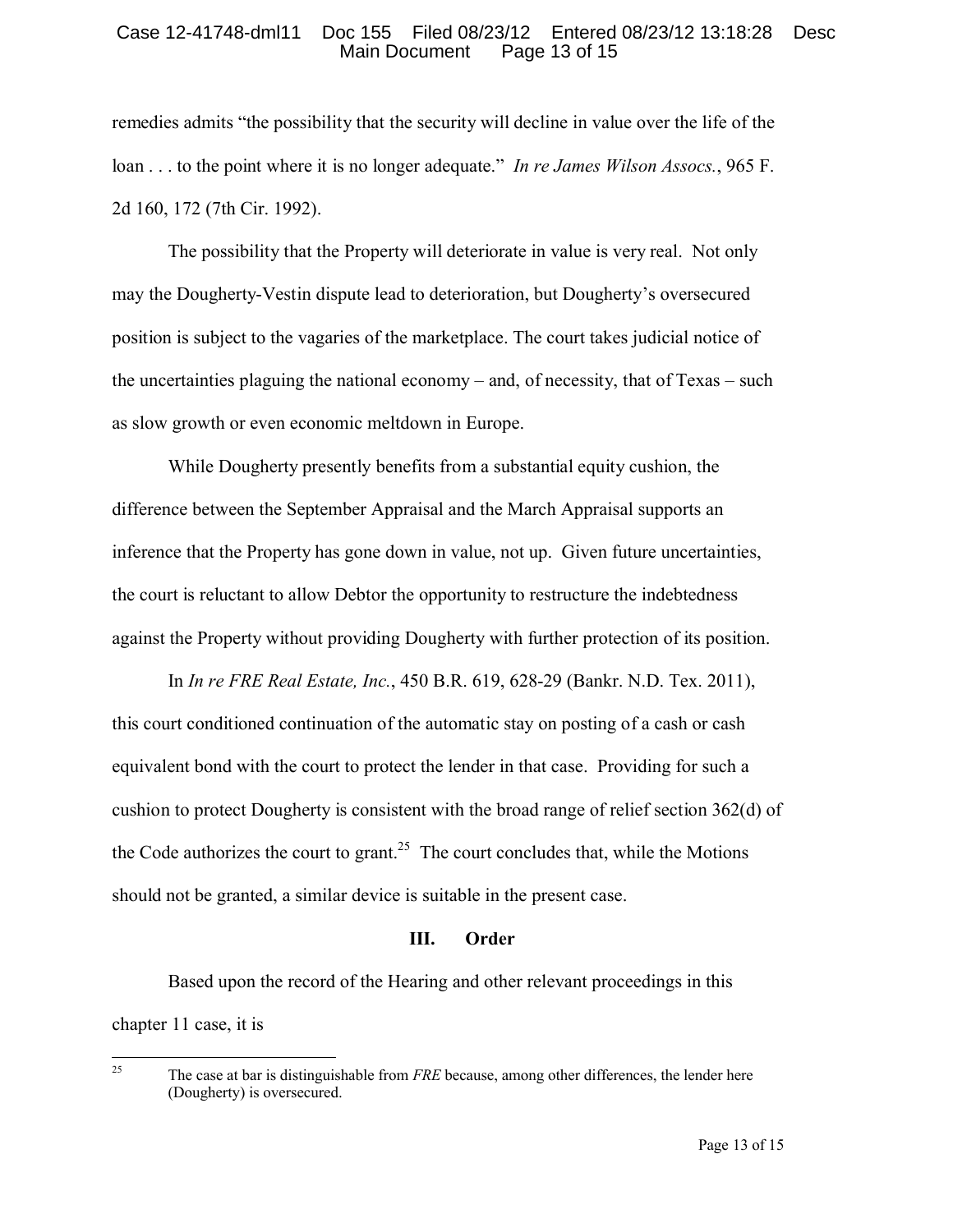**ORDERED** that the Motion to Dismiss be, and it hereby is, **DENIED**, without prejudice; and it is further

**ORDERED** that the automatic stay of section 362(a) of the Code shall terminate pursuant to section  $362(d)(1)$  of the Code at 10:00 a.m. local time on August 24, 2012, unless, prior to such time, Debtor deposits in the registry of this court \$1,000,000 (the "Deposit"), in the form of cash (or a cash equivalent satisfactory to the court),  $^{26}$  $^{26}$  $^{26}$  to be dealt with as described herein, in which event the stay of section 362(a) shall continue as hereinafter provided; and it is further

**ORDERED** that, if the prior decretal paragraph is satisfied, Debtor shall have until November 24, 2012 to obtain an order of this court confirming a plan pursuant to Code § 1129, provided, however, Debtor shall pay to Dougherty by September 5, 2012, October 5, 2012, and November 5, 2012 the additional sum of \$241,000.00; and it is further

**ORDERED** that, if Debtor has not obtained an order of this court confirming a plan pursuant to Code § 1129 by November 24, 2012, the stay of Code § 362(a) and the exclusive right of Debtor to propose and solicit acceptances of a plan under Code § 1121 shall terminate; and it is further

**ORDERED** that the court may, due to, *inter alia*, delays imposed on the plan process by Dougherty, extend and/or otherwise modify this order; and it is further

**ORDERED** that, if Debtor (or one of its affiliates) posts the cash bond provided for herein and timely confirms a plan pursuant to Code  $\S$  1129 as provided for herein, the Deposit shall be disposed of as provided in the plan; and it is further

<span id="page-13-0"></span> $26\,$ <sup>26</sup> If Debtor, Vestin and Dougherty agree to an alternative such as a payment against the Senior Loan, the court will approve such an arrangement provided that Vestin agrees to pay administrative costs of this chapter 11 case allowable pursuant to Code  $\frac{1}{2}$  (307(a)(2) and 503(b).